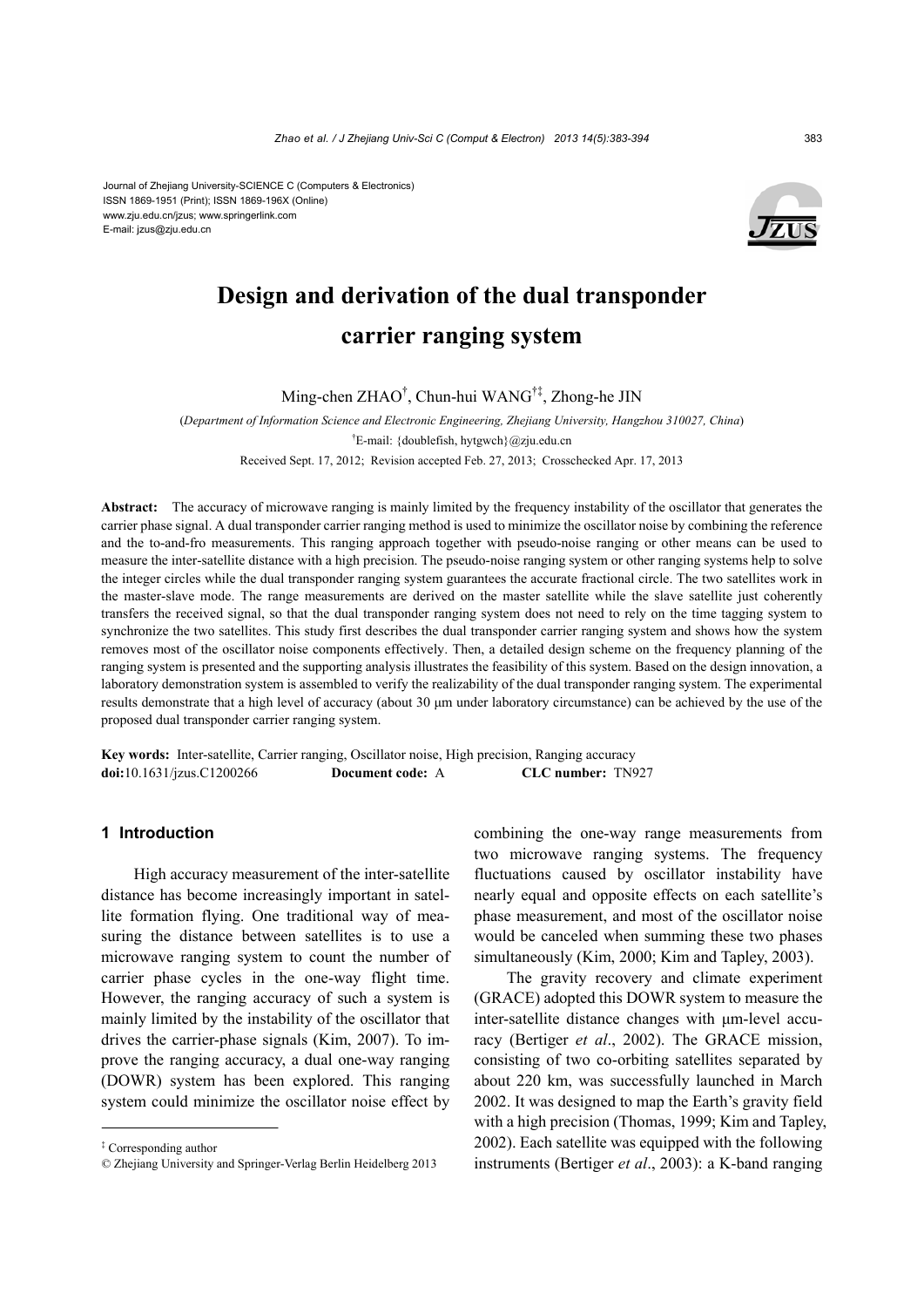(KBR) system, a global positioning system (GPS) receiver, an ultra-stable oscillator (USO), an accelerometer, and two star trackers; among all these instruments, the KBR system was the most important one. One should note that the KBR system is another name of the GRACE DOWR system since it uses K (24-GHz) and Ka (32-GHz) band frequencies (Kim and Tapley, 2005).

Although the DOWR system can achieve a high level of accuracy, it has a disadvantage that the DOWR must rely on a time tagging system to synchronize the twin satellites. Time mismatching of the twin satellites will degrade the noise cancellation performance and decrease the ranging accuracy accordingly. Take the GRACE mission for example. The time-tag synchronization requirement was less than 150 ps, and the GRACE onboard GPS receiver was used to provide the required time-tag information (Kim, 2000). In practice, the synchronization requirement limits the DOWR system applications to post-processing missions, and a time-consuming algorithm is needed to perform the interpolation of the time-tag correction process. Therefore, the two measurement phases of the twin satellites as well as the time-tag information need to be recorded and transmitted to a control segment, such as the ground station. On the whole, the processing procedure of the DOWR system is complicated and it is not suitable for real-time use. Afterwards, to mitigate the timesynchronization requirement, an optimal frequency configuration had been proposed by Kim and Tapley (2005). Unfortunately, implementation of the optimal frequency configuration was at the expense of increasing the hardware cost.

Based on the principle of minimizing the oscillator noise by the DOWR system, the dual transponder carrier ranging system was proposed (Zhao *et al*., 2009). This ranging system can also achieve a high level of accuracy by minimizing the oscillator noise. Moreover, it does not need to rely on the time tagging system. However, previous study has mainly focused on the fundamental model of the ranging system, while theory analysis is still scarce when considering the implementation of the dual transponder ranging system. Consequently, it is necessary to provide more studies to verify the feasibility of the dual transponder ranging system.

With respect to several sources of noises in car-

rier ranging, such as oscillator noise, system noise, and multipath noise, Zhao *et al*. (2009) carried out a comprehensive simulation test and the results indicated that the main error source for microwave ranging systems was the oscillator noise. Furthermore, according to DOWR, the carrier ranging accuracy was mainly limited by the instability of the oscillator that drove the phase signals (Macarthur and Posner, 1985; Kim, 2000). Therefore, it seems reasonable that the oscillator noise is the main error source in carrier ranging systems. In our study, we primarily focus on the oscillator instability since it is the dominant factor. Further studies will be concerned with other error sources (such as system noise, multipath noise, ionosphere phase shift, and phase distortion), the operating distance, and the dynamic limitation.

The aim of this paper is to provide a novel design scheme of the dual transponder ranging system so as to minimize the oscillator noise.

# **2 Measurement model**

This section overviews the dual transponder ranging system. Fig. 1 illustrates the derivation of the phase measurements from the dual transponder carrier ranging system. According to the principle of dual transponder ranging, the two satellites work in the master-slave mode. In Fig. 1, the 1st satellite represents the master satellite and the 2nd satellite represents the slave satellite. The range measurements are derived on the master satellite while the slave satellite just coherently transfers the received signal. For this reason, the dual transponder ranging system presents a major advantage that it does not need to rely on the time tagging system to synchronize the two satellites.



**Fig. 1 Phase measurements of the dual transponder ranging system**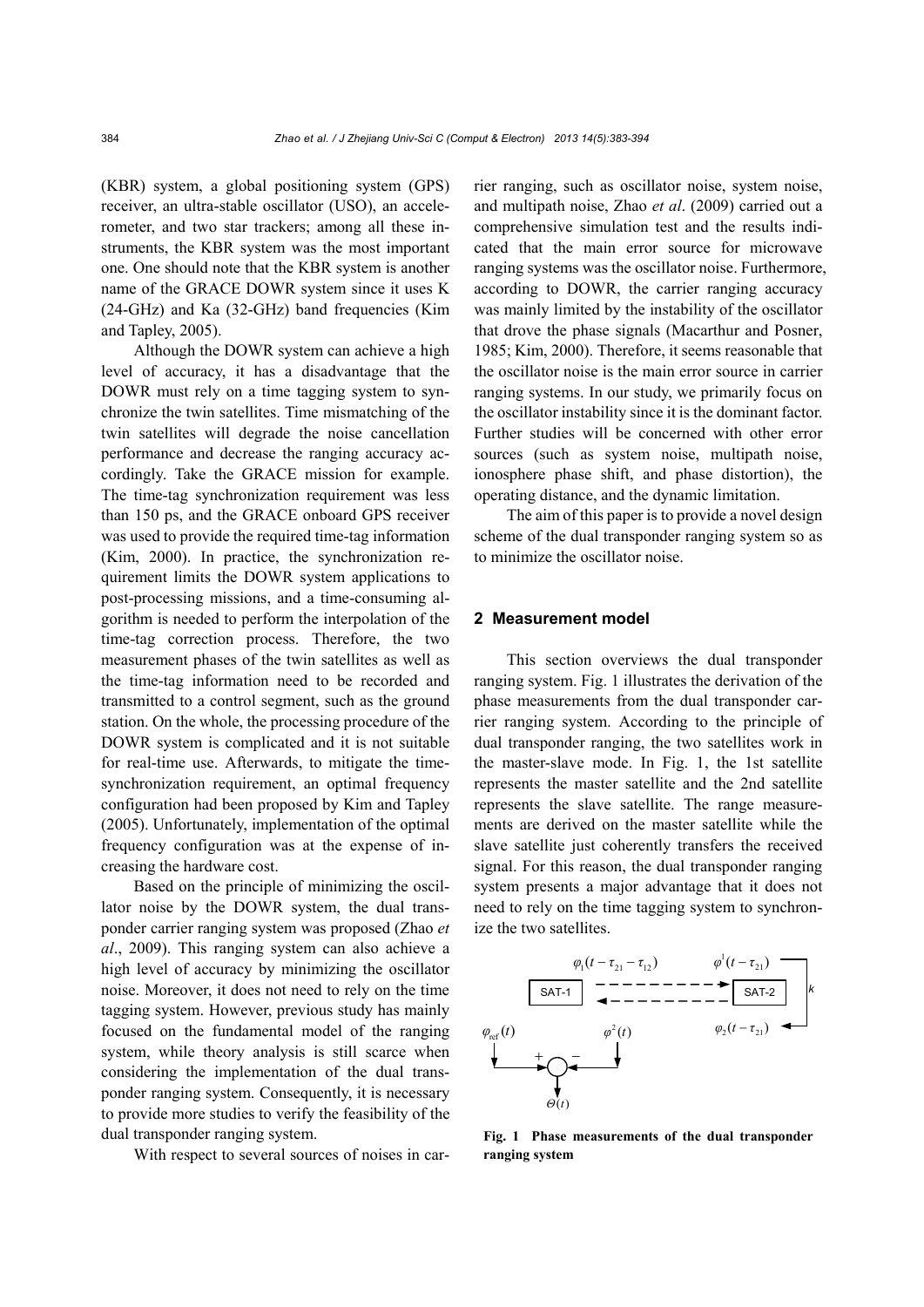Theoretically, the master satellite generates a measurement phase from a USO, which travels to the slave satellite. The measurement phase is then coherently transferred by the slave satellite and comes back to the master, where it is subtracted from the reference phase. Since the two phases are fundamentally generated from the same USO, combining these two phases tends to cancel most of the oscillator noise.

The following deduction shows how the biased range is obtained and how the oscillator noise is canceled out through the use of the dual transponder carrier ranging system.

The frequency carrier phase measurement received at a nominal time *t* can be modeled as

$$
\Theta(t) = \varphi_{\text{ref}}(t) - \varphi^2(t) + E,\tag{1}
$$

which is the difference between the reference phase of the 1st satellite  $\varphi_{ref}(t)$  and the received phase from the 2nd satellite  $\varphi^2(t)$ . The remaining term *E* is the combination of the integer ambiguity, ionosphere phase shift, phase shift caused by other effects, and measurement noise (Kim, 2007).

The received phase can be replaced with the transmitted phase, offset in time by the one-way propagation delay between the two satellites:

$$
\begin{cases}\n\varphi^2(t) = \varphi_2(t - \tau_{21}), \\
\varphi^1(t - \tau_{21}) = \varphi_1(t - \tau_{12} - \tau_{21}),\n\end{cases}
$$
\n(2)

where  $\tau_{12}$  is the flight time from the 1st satellite to the 2nd satellite, and  $\tau_{21}$  is the flight time from the 2nd satellite to the 1st satellite.

The 2nd satellite receives the phase from the 1st satellite, completes the scaling transformation, and transmits the processed phase. Conventionally, the coherent transfer maintains synchronization. The proportionality constant from the output phase to the input phase is assumed to be *k*. Note that *k* is a preliminarily defined constant. At the same time, the reference phase of the 1st satellite synchronizes with the transmitted phase of the 1st satellite, and the scale factor is also *k* (Zhao *et al*., 2009):

$$
\begin{cases} \varphi_2(t - \tau_{21}) = k\varphi^1(t - \tau_{21}), \\ \varphi_{\text{ref}}(t) = k\varphi_1(t). \end{cases} \tag{3}
$$

Substituting Eqs. (2) and (3) into Eq. (1), the phase measurement can be presented by

$$
\Theta(t) = k\varphi_1(t) - k\varphi_1(t - \tau_{12} - \tau_{21}) + E, \tag{4}
$$

which can be expanded after appropriate substitutions and approximations are made. Each phase *φ*(*t*) can be decomposed into the reference phase  $\bar{\varphi}$  and the phase error  $\delta\varphi$  caused by the oscillator instability (Kim and Tapley, 2003). The phase at the transmitted time  $t-\tau_{12}-\tau_{21}$  can be linearized around the phase at the nominal time *t* as (Zhao *et al*., 2009)

$$
\begin{cases} \overline{\varphi}_1(t-\tau_{12}-\tau_{21}) \approx \overline{\varphi}_1(t) - \dot{\overline{\varphi}}_1(t)(\tau_{12}+\tau_{21}), \\ \delta \varphi_1(t-\tau_{12}-\tau_{21}) \approx \delta \varphi_1(t) - \delta \dot{\overline{\varphi}}_1(t)(\tau_{12}+\tau_{21}). \end{cases} (5)
$$

The rate of phase change  $\dot{\overline{\phi}}_1(t)$  can be replaced by the nominal frequency of the transmitted signal of the 1st satellite  $f_1$ , and the rate of phase error change  $\delta\varphi_1(t)$  is equivalent to the frequency error  $\delta f_1(t)$  (Kim and Tapley, 2003). After these substitutions, Eq. (4) can be approximated by

$$
\Theta(t) = kf_1(\tau_{12} + \tau_{21}) + k\delta f_1(\tau_{12} + \tau_{21}) + E, \tag{6}
$$

where the first term represents the true phase measurement, and the second term represents the phase error caused by the oscillator errors.

The two times of flight,  $\tau_{12}$  and  $\tau_{21}$ , are slightly different. The first term in Eq. (6) can be converted into a single time-of-flight (TOF) corresponding to the instantaneous range  $\rho(t)$  by the use of

$$
f_1(\tau_{12} + \tau_{21}) \approx 2f_1\tau + \Delta\Theta_{\text{TOF}},
$$
  
\n
$$
\tau = \rho(t) / c,
$$
\n(7)

where  $\Delta\Theta_{\text{TOF}}$  is called a light-time range correction. An algorithm has been developed to solve this lighttime range correction (Kim, 2000).

The phase measurement is converted to a dual transponder range by multiplication with an effective wavelength *λ*:

$$
R(t) \equiv \lambda \Theta(t),
$$
  
\n
$$
\lambda = c / (2kf_1).
$$
\n(8)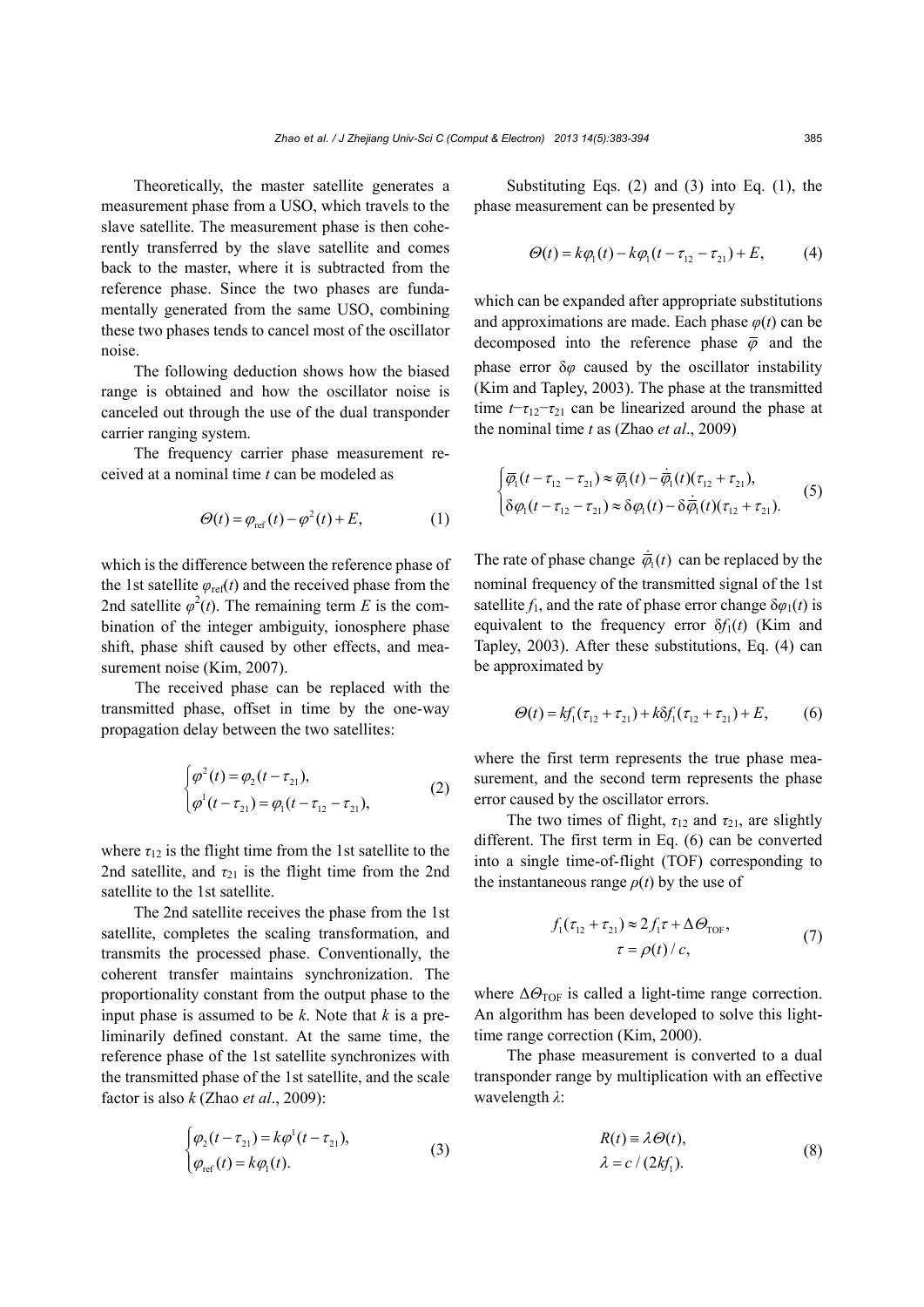The instantaneous range  $\rho(t)$  can be related to the dual transponder range measurement *R*(*t*) when substituting Eqs.  $(7)$  and  $(8)$  into Eq.  $(6)$ :

$$
R(t) = \rho(t) + \rho_{\text{TOF}}(t) + \rho_{\text{err}}(t) + \rho_E(t),
$$
 (9)

where  $\rho_{\text{TOF}}$  is the light-time range correction,  $\rho_{\text{err}}$  is the range error caused by the oscillator, and  $\rho_E$  is obtained by scaling the remaining term *E* with *λ*.

In summary, the biased range can be derived from the phase measurement of the dual transponder ranging system. From the second term of Eq. (6), we can conclude that the frequency instability in the dual transponder carrier ranging system contains only the drift in TOF. This implies that the long and medium period oscillator errors which have a period longer than the TOF can be removed effectively.

Although the model seems possible, the immediate question is how to construct this ranging system. According to the principle of dual transponder carrier ranging, a reference phase is needed in the derivation of the combined phase measurement. In other words, the reference signal needs to be produced at the same time of the transmitted signal. However, the frequency of the reference signal is just the same as the received signal transferred by the other satellite, and thus the reference signal can leak into the receiver input. Obviously, in this case, severe interference will occur between the two signals and the results will not be acceptable. Besides, how to complete the scaling transformation on the slave satellite is another challenge that needs to be conquered. With regard to these issues, a feasible design scheme is presented in the next section.

# **3 System design**

In this section, we first briefly introduce the characteristic of phase-locked loops (PLLs), which is essential for our design analysis. Then, details on the design scheme are discussed, which mainly focus on the frequency planning of the two satellites on the premise of the relative motionless condition. Thereafter, the dynamics are taken into consideration.

#### **3.1 Phase-locked loops**

#### 3.1.1 Frequency synthesizer

PLL is usually served as a frequency multiplier for its superiority in noise suppression. The basic PLL structure is shown in Fig. 2.



**Fig. 2 Basic phase-locked loop (PLL) structure** 

Based on the property of PLL, the output frequency  $f_{\text{out}}$  satisfies the relationship  $f_{\text{out}}/F_0 = N/R$ . In other words, the PLL can be served as a frequency synthesizer to generate the required frequency from the reference signal.

Introduce the open loop transfer function:

$$
G(s) = \frac{K_{\rm p} \cdot K_{\rm vco} \cdot Z(s)}{s},
$$
 (10)

where  $K_p$  is the gain of the phase discriminator,  $K_{\text{vco}}$  is the gain of VCO, and *Z*(*s*) is the passive loop filter (Dean, 2003). To simplify calculation, assume *H*=1/*N*. Using the standard control theory, the transfer function which relates the VCO output to the output of the crystal reference is derived as

$$
\frac{1}{R} \frac{G(s)}{1 + G(s)H}.\tag{11}
$$

Suppose that the output of the crystal reference can be described as

$$
v(t) = \sqrt{2P} \sin(2\pi F_0 t + \varphi_0 + \delta \varphi(t)), \qquad (12)
$$

where  $F_0$  is the reference frequency,  $\varphi_0$  is the initial phase, and  $\delta\varphi(t)$  represents the oscillator phase noise. Assume  $S_\varphi$  represents the power spectrum of the oscillator phase noise. Recall that the output power spectrum of a linear system is expressed as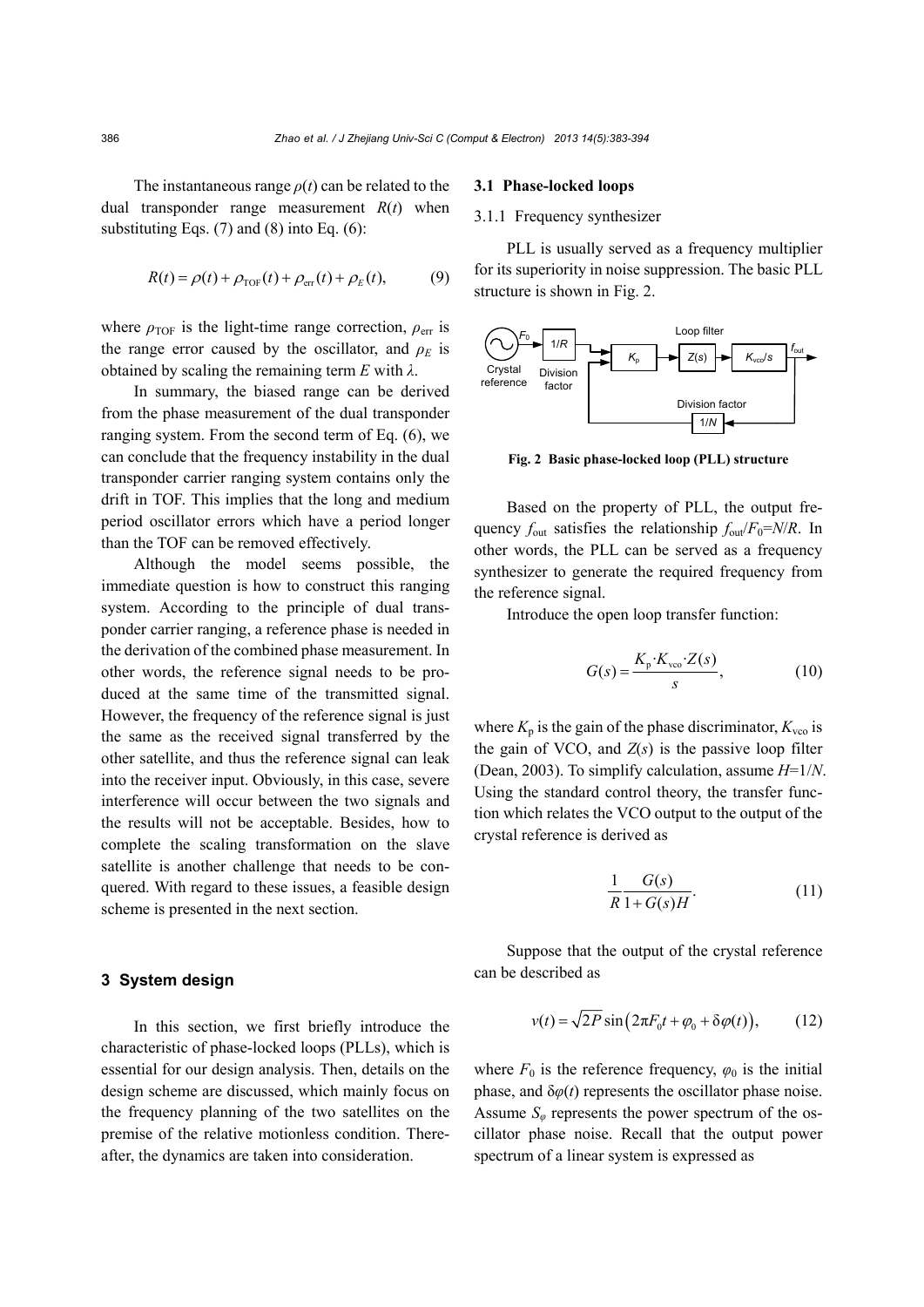$$
S_y(f) = S_x(f) |H(f)|^2, \tag{13}
$$

where  $S_x(f)$  is the input power spectrum and  $H(f)$  is the linear system's transfer function (Stephens, 2002). Therefore, the output of the frequency synthesizer can be computed as

$$
S_{\phi}(f) = S_{\phi}(f) \left| \frac{1}{R} \frac{G(s)}{1 + G(s)H} \right|^2.
$$
 (14)

The spectrum characteristic of the PLL is just like a narrow bandpass filter, of which the center is the output frequency of the PLL. Note that the bandwidth of the USO phase noise is far less than the loop bandwidth of the frequency synthesizer. As a result, according to the property of the PLL transfer function (which relates the VCO output to the crystal reference output), the action of the frequency synthesizer is just like a constant factor in the frequency domain. Consequently, we can conclude that

$$
S_{\phi}(f) \approx S_{\phi}(f) \frac{N^2}{R^2}.
$$
 (15)

Accordingly, in the time domain, the output phase noise of the frequency synthesizer caused by the oscillator phase noise can be approximately described as *N*·δ*φ*(*t*)/*R*.

Based on the characteristics of the PLL, by adjusting the parameters of the loop filter, the steady state error of the frequency synthesizer can achieve zero. As a result, the overall output instantaneous phase of the frequency synthesizer can be developed as

$$
\theta_{\text{out}}(t) = \left(2\pi F_0 t + \varphi_0 + \delta\varphi(t)\right)\frac{N}{R}.\tag{16}
$$

Therefore, Eq. (16) indicates that the single frequency synthesizer can be approximately treated as a phase multiplier.

# 3.1.2 Nested phase-locked loop

The structure of the nested PLL is shown in Fig. 3. It is formed by two signal PLLs. This novel construction is used to extract the reference frequency from the received carrier signal.



**Fig. 3 Nested phase-locked loop (PLL) structure**

Assume the input frequency to the nested PLL is  $f_{in}$ , and the output frequency of the nested PLL is  $f_{out}$ . When the nested loop is locked, the relationship between *f*out and *f*in can be derived as

$$
\frac{f_{\text{out}}}{f_{\text{in}}} = \frac{1}{R_1 / N_1 + N_2 / R_2}.
$$
 (17)

Based on the control theory, the close loop transfer function can be expressed as

$$
\frac{\Phi_{\text{out}}(s)}{\Phi_{\text{in}}(s)} = \frac{1}{\frac{R_1}{CL_1(s)} + \frac{CL_2(s)}{R_2}},
$$
(18)

where  $CL_1(s)$  and  $CL_2(s)$  each represents the single closed-loop transfer function (Wang *et al*., 2006).

Fortunately, the frequency characteristic of the nested loop is similar to that of the single loop. The oscillator phase noise lies mainly in the bandpass of the nested loop (Wang *et al*., 2006). According to the above analysis of the single PLL, the fluctuations (caused by oscillator instabilities) presented on the input and output of the nested loop are proportional to the instantaneous frequencies  $f_{\text{in}}$  and  $f_{\text{out}}$ . If the nested loop is properly designed, the steady state error will approach zero. As a result, the output instantaneous phase of the nested loop is proportional to the input instantaneous phase and the proportionality constant is numerically equivalent to  $1/(R_1/N_1+N_2/R_2)$ . In other words,

$$
\frac{\phi_{\text{out}}}{\phi_{\text{in}}} = \frac{1}{R_1 / N_1 + N_2 / R_2},
$$

where  $\phi$ <sub>in</sub> represents the input instantaneous phase and  $\phi_{\text{out}}$  represents the output instantaneous phase of the nested loop.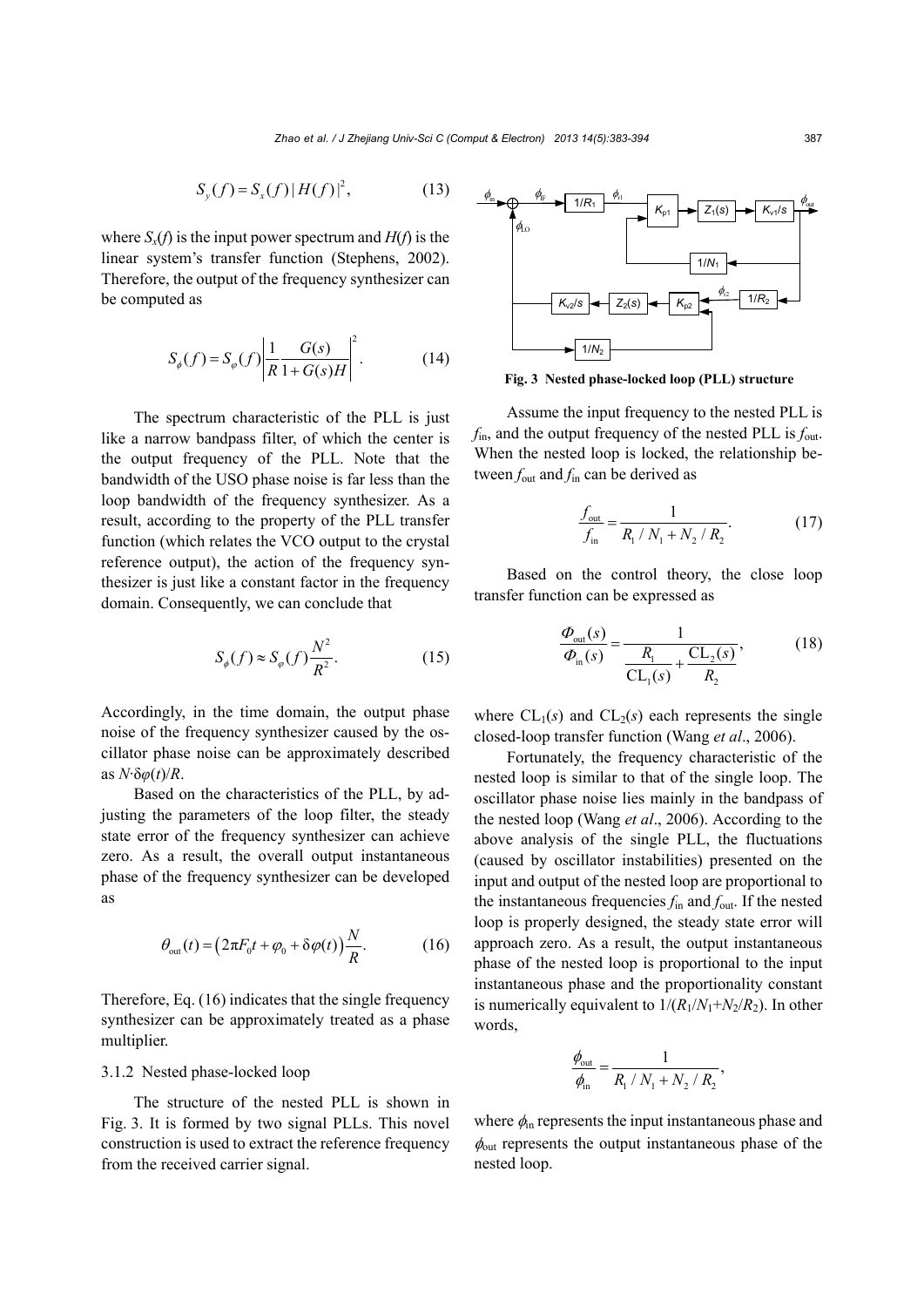#### **3.2 Master satellite frequency planning**

To avoid the same frequency interference, a thorough frequency planning is needed in designing the ranging system. In our design, to avoid the same frequency interference, the reference signal whose frequency is the same as the received signal is not generated directly. In fact, based on the property of the frequency synthesizer, we can simplify the reference signal-generating circuit branch by employing the intermediate frequency (IF) signal as the reference signal. The reason is disscussed in this section. Fig. 4 shows the front-end design of the master satellite, and the frequency parameters of different signals are shown in Table 1. The transmitted signal of the master satellite is produced in two stages: the IF stage and the radio frequency stage. Especially the IF signal has another role of serving as the reference signal. Note that the IF of the transmitter is just the same as the IF of the receiver.



**Fig. 4 Front-end of the master satellite** 

AGC: automatic gain control; LNA: low noise amplifier; PA: power amplifier

**Table 1 Frequency parameters of different signals** 

| Signal                              | Frequency parameter |
|-------------------------------------|---------------------|
| Transmitted carrier                 | r <sub>1</sub>      |
| Received carrier                    | f <sub>2</sub>      |
| Local oscillator of the transmitter | $f_{\rm LO1}$       |
| Local oscillator of the receiver    | $f_{\rm LO2}$       |
| Intermediate frequency signal       | $f_{IF}$            |

Assuming the output signal of the USO is represented by Eq. (12), the instantaneous phase at a nominal time *t* can be expressed as  $2\pi F_0 t + \varphi_0 + \delta \varphi(t)$ .

Fig. 4 shows that three frequency synthesizers

are driven by the same USO. According to the property of the frequency synthesizer as Eq. (16) shows, the instantaneous phases of the three frequency synthesizers can be derived as

$$
\begin{cases}\n\Psi_{\text{LO1}} = \left(2\pi F_0 t + \varphi_0 + \delta \varphi(t)\right) \frac{f_{\text{LO1}}}{F_0}, \\
\Psi_{\text{LO2}} = \left(2\pi F_0 t + \varphi_0 + \delta \varphi(t)\right) \frac{f_{\text{LO2}}}{F_0}, \\
\Psi_{\text{IF}} = \left(2\pi F_0 t + \varphi_0 + \delta \varphi(t)\right) \frac{f_{\text{IF}}}{F_0}.\n\end{cases}
$$
\n(19)

The radio frequencies  $f_1$  and  $f_2$  satisfy

$$
\begin{cases} f_1 = f_{\text{LO1}} + f_{\text{IF}}, \\ f_2 = f_{\text{LO2}} + f_{\text{IF}}. \end{cases}
$$
 (20)

For any time *t*, the transmitted phase of the master satellite is represented as

$$
\Psi_1 = \left(2\pi F_0 t + \varphi_0 + \delta\varphi(t)\right)\frac{f_1}{F_0} + C_1,\tag{21}
$$

where  $C_1$  represents the constant phase delay caused by the filter and mixer of the transmitter.

Assume the scaling transformation from the output phase to the input phase on the slave satellite can be completely achieved. Then, considering the flight time, the received phase of the master satellite is represented as

$$
\Psi_2 = (2\pi F_0(t - 2\tau) + \varphi_0 + \delta\varphi(t - 2\tau))\frac{f_2}{F_0} + C_2, (22)
$$

where  $C_2$  represents the constant phase delay caused by the filter and other components, and  $f_2$  represents the frequency of the received signal of the master satellite. Eq. (22) indicates that  $\Psi_2$  contains the distance information.

Theoretically, the local reference instantaneous phase should have the following form:

$$
\Psi_{\text{ref}} = \left(2\pi F_0 t + \varphi_0 + \delta\varphi(t)\right)\frac{f_2}{F_0}.\tag{23}
$$

Dual transponder phase measurement is defined as the subtraction of the two phases of Eqs. (22) and (23):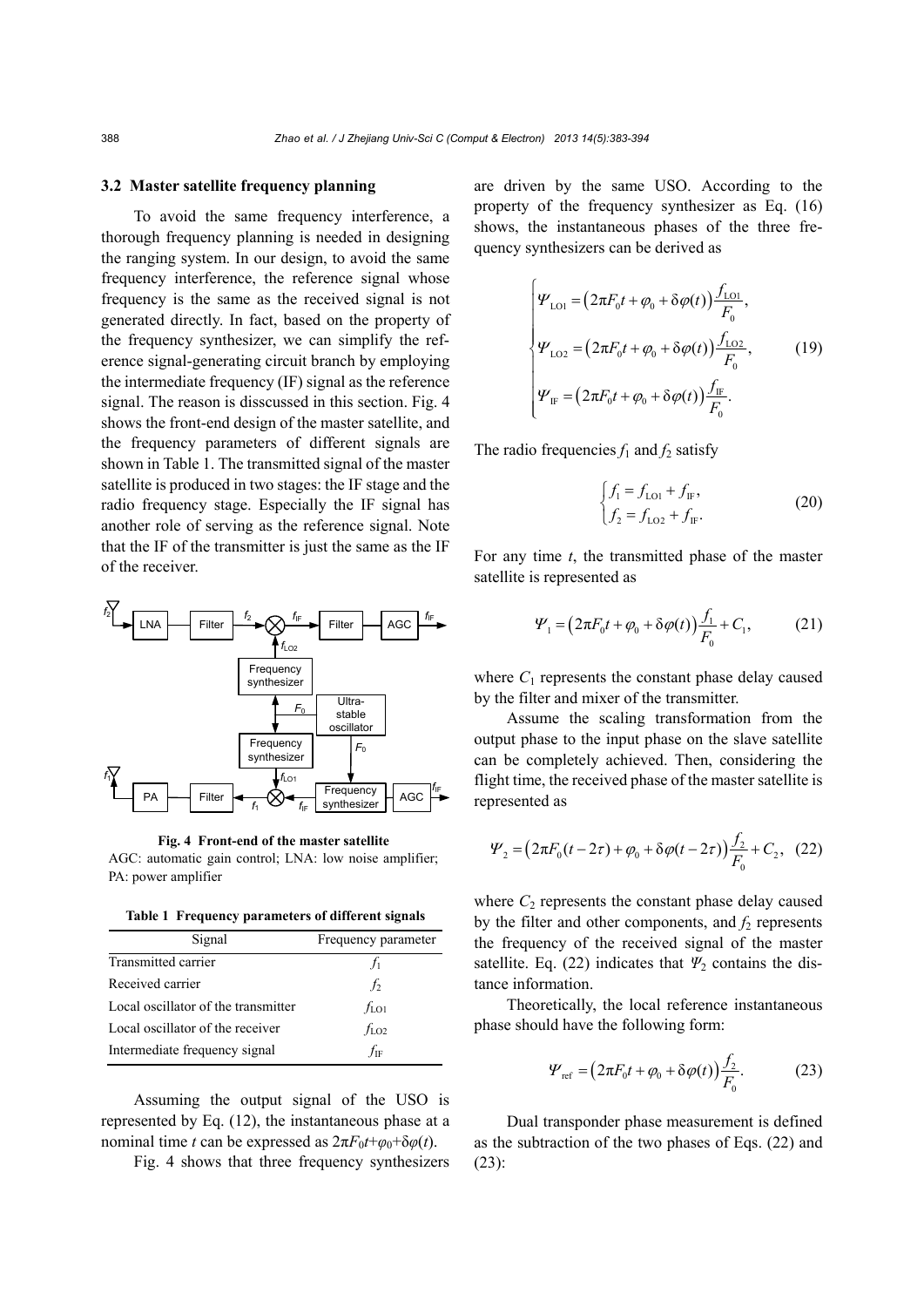$$
\Delta \Theta_{\text{RF}}(t) = 2\pi f_2 \cdot 2\tau + \frac{f_2}{F_0} \left( \delta \varphi(t) - \delta \varphi(t - 2\tau) \right) - C_2.
$$
\n(24)

After the combination, most of the phase errors are canceled out except the short period variation having duration less than the TOF of the microwave signal. However, Eq. (24) has only a theoretical meaning because the measuring phase on a high frequency is difficult and it is not realizable in practice. As a result, the high frequency signal is usually converted to a low frequency signal for better processing.

Fig. 4 shows that the received signal is mixed with the local oscillator signal generated by the frequency synthesizer and the IF signal of the receiver is derived after filtering the output of the mixer. The instantaneous phase of the IF signal can be obtained by

$$
\Theta_{\text{IF}} = \Psi_2 - \Psi_{\text{LO2}}.\tag{25}
$$

By substituting Eqs.  $(19)$ ,  $(20)$ , and  $(22)$  into Eq. (25), the instantaneous phase can be represented by

$$
\Theta_{\text{IF}} = 2\pi f_{\text{IF}} t - 2\pi f_2 \cdot 2\tau + \frac{f_{\text{IF}}}{F_0} \varphi_0 + \delta \varphi (t - 2\tau) \frac{f_2}{F_0}
$$
  
-  $\delta \varphi(t) \frac{f_{\text{LO2}}}{F_0} + C_3.$  (26)

The phase difference between the IF signal of the transmitter and receiver can be expressed as

$$
\Delta \Theta_{\text{IF}}(t) = 2\pi f_2 \cdot 2\tau + \frac{f_2}{F_0} \left( \delta \varphi(t) - \delta \varphi(t - 2\tau) \right) - C_3.
$$
\n(27)

The difference between Eqs. (24) and (27) is just a constant. Therefore, based on the above analysis, we can simplify our design by just employing the IF signal of the transmitter as the reference signal as long as the IF signal (generated from a frequency synthesizer) of the transmitter and the local oscillator signal of the receiver are driven by the same USO.

#### **3.3 Slave satellite frequency planning**

The slave satellite just performs the scaling

transformation from the received signal phase to the transmitted signal phase, and the transformation is continuous at all times. Fig. 5 shows the system-level structure of the slave satellite.  $f_1$  and  $f_2$  represent the frequency of the received signal and the transmitted signal, respectively.



**Fig. 5 Front-end of the slave satellite**  AGC: automatic gain control; LNA: low noise amplifier;

PA: power amplifier

From Fig. 5, we can see that the primary component is the frequency synthesizer; especially, the nested loop is constructed by two frequency synthesizers as indicated by the dashed line, and the detailed structure of the nested loop is shown in Fig. 3. The nested loop is used to recover the reference frequency from the received signal, and the recovered reference signal is used to drive the frequency synthesizer of the transmitter. The role of the recovered reference signal is just identical to the reference USO.

Based on the result of Eq. (17), the relationship  $F_0 = f_1/(R_1/N_1 + N_2/R_2)$  can be easily satisfied as long as the frequency dividing ratios  $N_1$ ,  $N_2$ ,  $R_1$ ,  $R_2$  of the nested loop are properly selected. Likewise, the design of the transmitter frequency synthesizer also contains the selection of the frequency dividing ratios  $N_3$ ,  $R_3$  to meet the relationship  $f_2 = F_0 \cdot N_3 / R_3$ . In a word, thorough frequency planning should go first and the frequency dividing ratios are selected accordingly.

The scaling transformation contains two stages: first of all, because of the nested loop, the reference signal is approximately derived from the received signal, and then through another frequency synthesizer driven by the recovered reference signal, the transmitted carrier centered at frequency  $f_2$  is generated.

According to the above analysis, the instantaneous phase of the received signal can be expressed as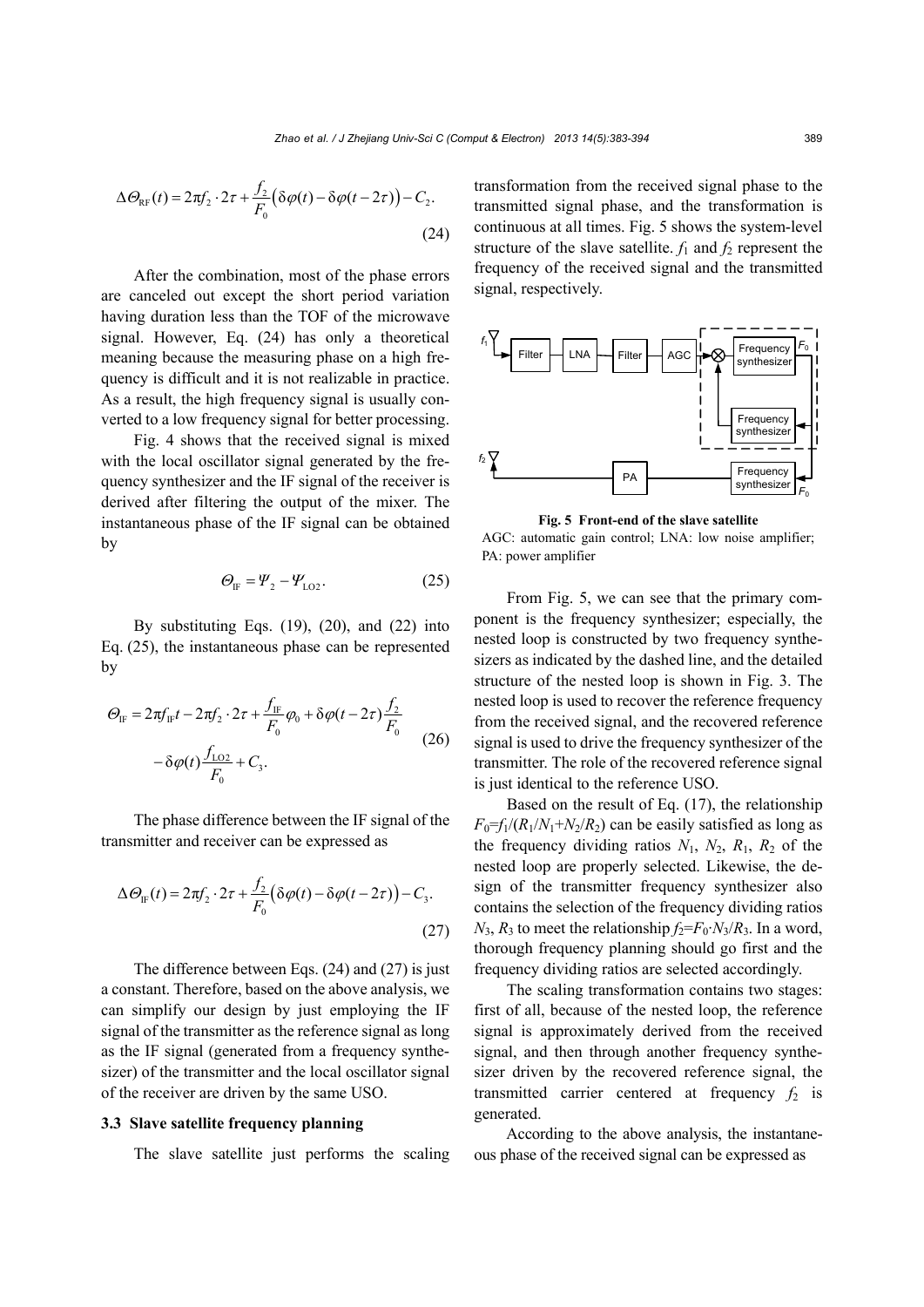$$
\Phi_1 = 2\pi f_1(t-\tau) + \left(\varphi_0 + \delta\varphi(t-\tau)\right) \frac{f_1}{F_0},\qquad(28)
$$

where  $\tau$  is the flight time between the two satellites. Based on the characteristic of the nested loop analyzed above, the phase of the recovered reference signal can be approximated as

$$
\Phi_{\text{ref}} = 2\pi F_0(t - \tau) + \varphi_0 + \delta\varphi(t - \tau). \tag{29}
$$

Based on the property of the frequency synthesizer, the transmitted phase of the slave satellite can be derived as

$$
\Phi_2 = 2\pi f_2(t-\tau) + (\varphi_0 + \delta \varphi(t-\tau)) \frac{f_2}{F_0}.
$$
 (30)

The scaling factor  $k = \Phi_2/\Phi_1$  is a constant whose value is  $f_2/f_1$ . Therefore, *k* can be derived as

$$
k = \frac{N_3 / R_3}{R_1 / N_1 + N_2 / R_2}.
$$
 (31)

Note that *k* is determined only by those division factors of the slave satellite, and its value has nothing to do with  $f_1$  and  $f_2$ . Since  $f_2$  satisfies the relationship  $f_2=kf_1, f_2$  is proportional to  $f_1$  accordingly.

In summary, it is easily observed that the slave satellite does not have its own USO, and the reference signal it needs is recovered from the received carrier. In this sense, the whole ranging system is driven by only one USO. In fact, the slave satellite just completes coherent transfer while keeping synchronization. From the system-level analysis above, we conclude that the scaling transformation can be accomplished with negligible degradation in fractional frequency stability.

# **3.4 Dynamics consideration**

The above analysis is based on the premise that the two satellites keep a constant distance moving towards the same direction. Nevertheless, there is relative motion between the two satellites as they travel in space. Therefore the characteristic of dynamics must be taken into consideration at the preliminary design stage of the ranging system.

When considering the dynamics, the primary

modification in our design is the frequency synthesizer parameters, especially the order of loop filter which directly determines the dynamic property. The bandwidth and the order of the closed-loop transfer function must be adjusted according to the tracking property caused by dynamic range changes between the twin satellites. Conventionally, the third order PLL provides the desirable characteristic of being able to track an accelerating frequency input (Stephens, 2002).

Assume the instantaneous Doppler frequency has the form (Aguirre and Hurd, 1984)

$$
f_{d}(t) = \frac{f_{c}}{c} (Q_{0} + A_{0}t),
$$
 (32)

where  $f_c$  is the carrier frequency (Hz),  $c$  is the speed of light (m/s),  $Q_0$  is the relative velocity between two satellites (m/s), and  $\Lambda_0$  is the relative acceleration between two satellites  $(m/s<sup>2</sup>)$ .

The steady-state phase error for this loop caused by Doppler effects can be calculated via the finalvalue theorem, and is

$$
\phi_{\rm ss} = \lim_{s \to 0} \frac{2\pi f_{\rm c}}{c} \left(1 - H(s)\right) \left(\frac{Q_0}{s^2} + \frac{A_0}{s^3}\right),\tag{33}
$$

where  $H(s)$  is the closed-loop transfer function of control loops. To control the steady-state phase error to a minor acceptable level and to meet the tracking property caused by dynamics, parameters of the frequency synthesizer in our design must be properly selected. Traditionally, the parameters are set according to the worst condition, and  $\phi_{ss}=0$  is recommended to guarantee the complete scaling transformation.

As for the frequency planning of the master and slave satellites, the Doppler frequency must be taken into account. Based on the above analysis, how the ranging system responds to Doppler effects is disscussed.

The incoming frequency to the slave satellite varies by Doppler effects. Assuming the relative velocity is *R*, the incoming frequency can be expressed as

$$
f_1' = f_1 \left( 1 + \frac{R}{c} \right),\tag{34}
$$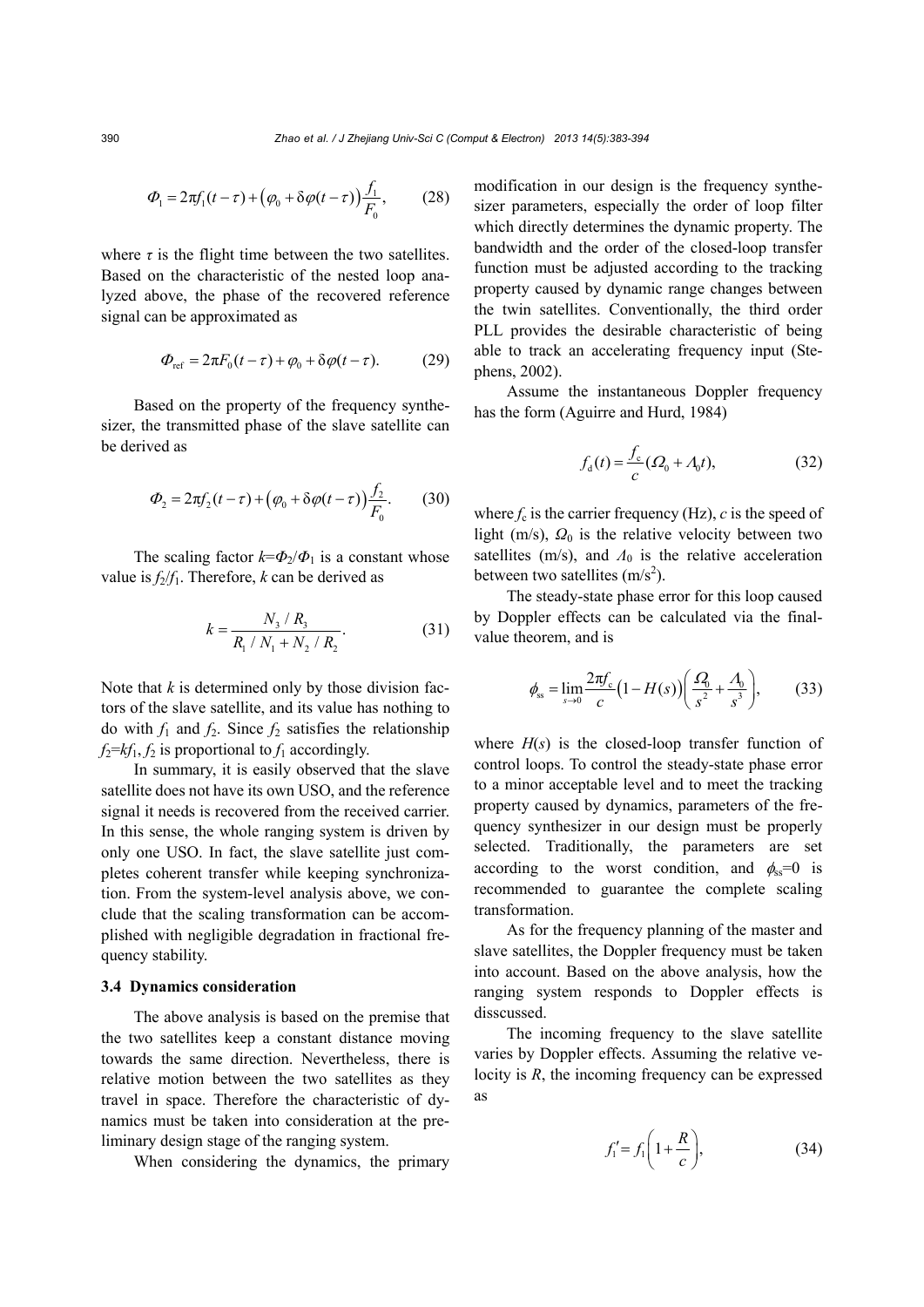where  $f_1$  is the transmitted frequency of the master satellite.

According to Eq. (31), the scaling factor *k* remains unchanged as long as the division factors of the frequency synthesizers in Fig. 5 are kept fixed at a predetermined value. Assuming complete scaling transformation, the transferred frequency of the slave satellite can be expressed as

$$
f_2' = kf_1\left(1 + \frac{R}{c}\right). \tag{35}
$$

Considering the Doppler effects, the received frequency of the master satellite can be expressed as

$$
f_2 = f_2' \left( 1 + \frac{R}{c} \right) = kf_1 \left( 1 + \frac{R}{c} \right)^2 = kf_1 \left( 1 + \frac{2R}{c} + \frac{R^2}{c^2} \right).
$$
\n(36)

Since  $R \ll c$ ,  $f_2$  can be approximated by

$$
f_2 = kf_1\left(1 + \frac{2R}{c}\right). \tag{37}
$$

So, the Doppler frequency extracted on the master satellite is

$$
f_{\rm d} = k f_{\rm l} \left( \frac{2R}{c} \right). \tag{38}
$$

The useful dynamic information is contained in  $f_d$ . Since the received signal  $f_2$  contains the Doppler frequency, the IF contains the Doppler frequency accordingly. However, since the Doppler frequency can be extracted using digital PLL, the electrical structure of the master satellite remains unchanged. The only change is that the IF of the upper branch in Fig. 4 should change from  $f_{IF}$  to  $f_{IF}+f_{d}$ .

In conclusion, when considering the dynamics, the above analysis of the frequency planning needs some modifications. Primarily, in this case, the frequency of the reference signal recovered from the received signal contains a fractional Doppler frequency. However, the system-level structure remains the same as in the motionless condition.

The dynamics are not discussed in detail here

since the objective of this paper is to illustrate the design of a dual transponder ranging system.

#### **4 System demonstration**

To verify the feasibility of the dual transponder ranging system and the effectiveness of oscillator noise cancellation, a ranging system demonstration is needed. Based on the design analysis discussed above, the ranging platform is built. In reality, the actual inter-satellite distance varies from several kilometers to several hundred kilometers in space. On the one hand, the multipath effect is rare in space while inevitable on the ground (because of the complex environment) and can severely affect the ranging accuracy if simulating a long distance on the ground. On the other hand, short inter-satellite distance does not affect the feasibility validation of the designed system. Compared with the short distance between satellites, the long distance only means longer flight time of the signal and more attenuation of the signal power. With respect to power attenuation, signal power can be easily controlled with the aid of power attenuators. As to the flight time, according to Eq. (6), it merely affects the cancellation effect of oscillator noise. Therefore, the main difference between the short and long separations is related to the level of oscillator noise suppression. The shorter the separation distance, the more the cancellation of oscillator noise, resulting in a little higher ranging accuracy. Since we aim to verify the feasibility of the designed dual transponder ranging system, the priority is focused on the assumption validation of oscillator noise suppression. To keep the multipath effect to a minor level, we choose a separation distance of about 5 m temporarily for all tests and the power attenuation is set to a large scale according to the long separation. Some parameters are set in Table 2.

| Table 2 Platform parameter configuration |
|------------------------------------------|
|------------------------------------------|

| Parameter                                        | Value                     |
|--------------------------------------------------|---------------------------|
| Phase frequency band, $S(GHz)$                   | 2.4                       |
| Effective wavelength (cm)                        | 6.25                      |
| Allan variance of the<br>ultra-stable oscillator | $1\times10^{-11}/(100 s)$ |
| Scaling factor $k$                               | 240/200                   |
| Inter-satellite distance (m)                     | ↖                         |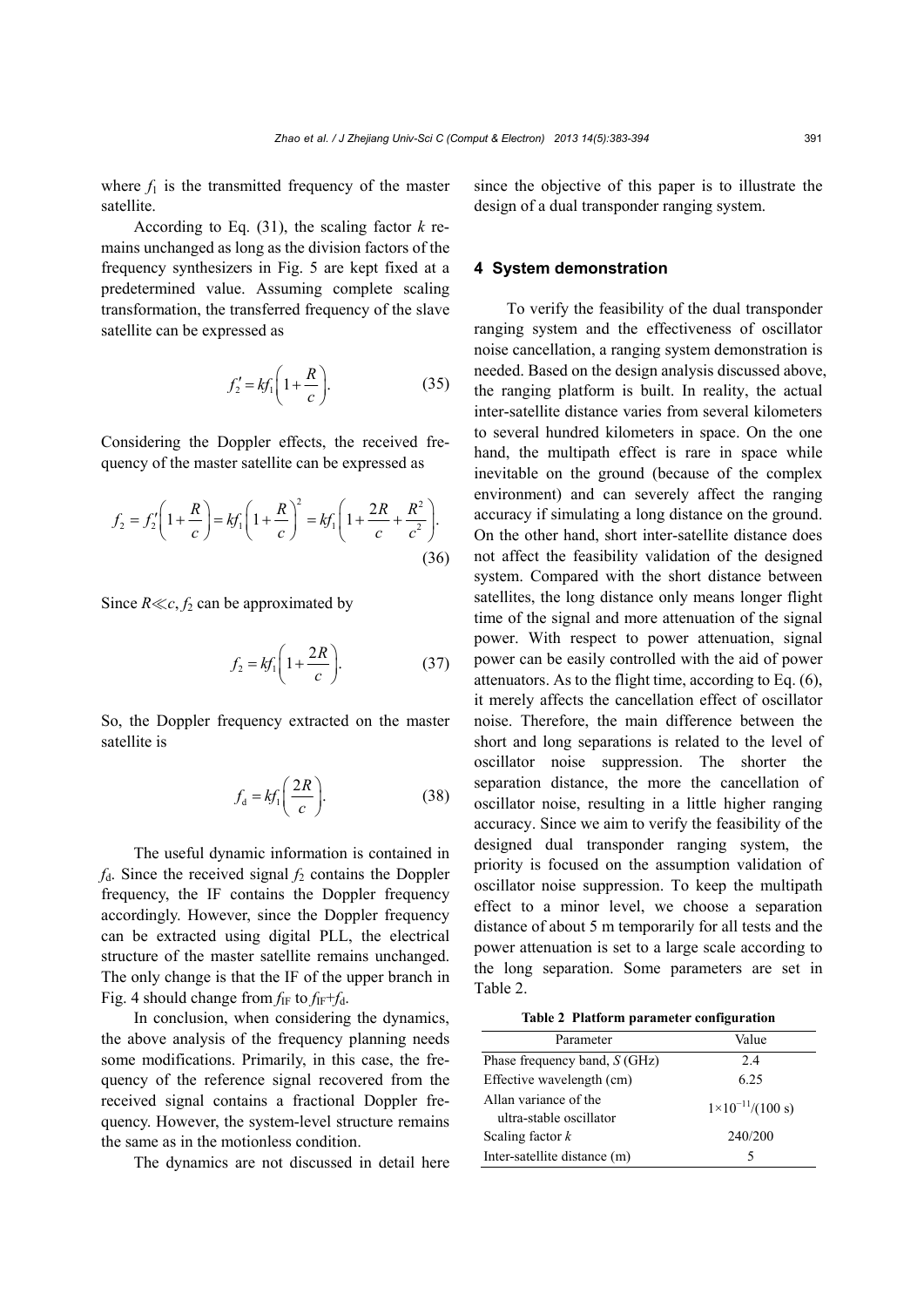The assembled demonstration system containing the master and the slave satellite modules is made up of readily available components. The block diagram is similar to the demonstration by Macarthur and Posner (1985). The antennas of the two satellites are fixed on each side of the moveable platform with one system fixed and the other moveable as shown in Fig. 6. The antenna is connected to both the transmitter and receiver of the satellite through a triple ports circulator. In other words, the two antennas work in duplex mode. Accordingly, the transponder works under wireless condition in this experiment. To alleviate multipath effects, we chose antennas with good directivity and an open area. The motion of the moveable platform can be controlled precisely by means of a programming controller. Its motion is linear in one direction and the precision can reach the μm-level. By adjusting the position of the movable platform with the μm-level step, the phase between the master and slave satellites is set to simulate a particular range separation, or time delay.

According to Fig. 4, the measurement phase is obtained on the master satellite. After the preprocessing of the front-end of the master satellite, the two IF signals are sampled and the samples are delivered to the field programmable gate array (FPGA) and digital signal processing (DSP) for post-processing to extract the measurement phase (Thomas, 1989; Yang *et al*., 2010). Next, a sophisticated filter algorithm is designed to remove the undesired noise, and at last, the phase data are converted to an equivalent range using the known effective wavelength. The filter used in dual transponder ranging is the least-square filter. It is a well-known technique of fitting a quadratic function by least squares to the range values to extract range. For more information, one may refer to Thomas (1999). Finally, a computer-based data collection system makes our further analysis of the measurement range available and the obtained test results are provided graphically.

Since there is no information of integer ambiguity in the experiment, all the ranging results lie in an effective wavelength. Fig. 7 shows the dual transponder ranging result of the twin satellites under the motionless situation. We can see that the error level is very low when all of the error sources (such as oscillator noise, multipath noise, and system noise) are applied, root mean square (rms) of 32 μm.

In contrast to dual transponder ranging, the single one-way ranging result is also provided in Fig. 8. The measuring conditions are set nearly the same as the dual transponder ranging measurement except that



**Fig. 6 Motion apparatus for the demonstration system** 



**Fig. 7 Dual transponder ranging result under motionless situation** 



**Fig. 8 Single one-way ranging result under motionless situation**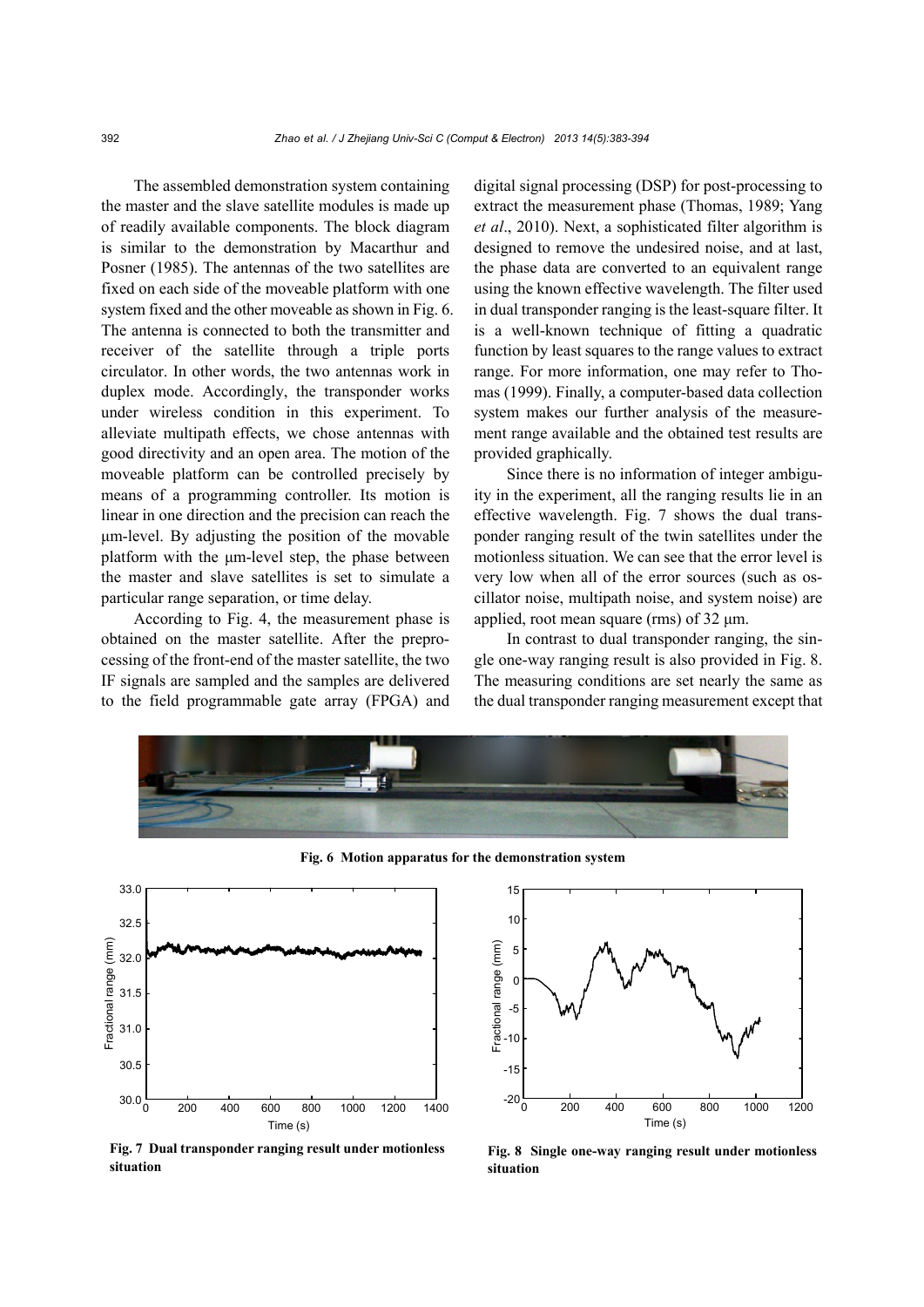it does not need the reference signal. The error level is becoming worse, rms of 4.8 mm. By comparison with the single one-way ranging measurement, significant improvements of the error level in the dual transponder carrier ranging are obtained. Besides, from Figs. 7 and 8, we can infer that other error sources have little effect compared with the oscillator noise.

Fig. 9 shows the dual transponder ranging result under a uniform motion situation. The velocity of the movable platform is set at 40 μm/s. Dependent range measurements are obtained when the platform moves smoothly toward one direction. The slope of the plotted time-series in Fig. 9 represents the measurement velocity and the period characteristic just represents the cycle-skipping. By subtracting successive measurements, the derived measurement velocity is almost equal to the value set in advance and the range-rate error level can be estimated, rms of 7.5 μm/s .



**Fig. 9 Dual transponder ranging result under uniform motion situation** 

Consequently, we can conclude that the dominant error source in the inter-satellite ranging system is caused by oscillator instability and the dual transponder ranging system is effective in cancellation of the oscillator noise. Furthermore, the feasibility of the novelty design scheme of the dual transponder ranging system is also verified.

# **5 Conclusions**

The dual transponder carrier ranging system is described and it determines the distance within an effective wavelength (Eq. (8)) with a high precision. To handle integer ambiguity, we draw support from other means (such as pseudo-noise ranging). The derived ranging measurement equation shows that the dual transponder ranging system can remove most of the oscillator noise effectively and the accuracy of the dual transponder ranging system can reach as high as that of the dual one-way ranging system theoretically. Based on the principle of the dual transponder ranging system along with the property of the frequency synthesizer, a detailed design method of the ranging system is put forward and the supporting analysis illustrates the feasibility of this approach. A laboratory demonstration system is assembled to verify the performance of the dual transponder ranging system. The experimental results demonstrate that a high level of ranging accuracy can be achieved (about 30 μm under the laboratory circumstance) by the use of the dual transponder ranging system. Besides, unlike the dual one-way ranging system, the dual transponder ranging system does not need to rely on the time tagging system to synchronize the two satellites since the measurement phase is derived on only one satellite. As a result, dual transponder ranging may be used for other planets which do not have GPS in future missions. Furthermore, it may benefit formation flying missions that require real-time high accuracy inter-satellite ranging measurements.

#### **References**

- Aguirre, S., Hurd, W.J., 1984. Design and Performance of Sampled Date Loops for Subcarrier and Carrier Tracking. The Telecommunications and Data Acquisition Progress Report 42-79, Jet Propulsion Laboratory, Pasadena, Calif.
- Bertiger, W., Bar-Sever, Y., Desai, S., Dunn, C., 2002. GRACE: Millimeters and Microns in Orbit. Proc. ION GPS, Institute of Navigation, p.2022-2029.
- Bertiger, W., Dunn, C., Harris, I., Kruizinga, G., Romans, L., Watkins, M., Wu, S., 2003. Relative Time and Frequency Alignment Between Two Low Earth Orbiters, GRACE. Proc. IEEE Int. Frequency Control Symp. and PDA Exhibition Jointly with the 17th European Frequency and Time Forum, p.273-279. [doi:10.1109/FREQ.2003. 1275101]